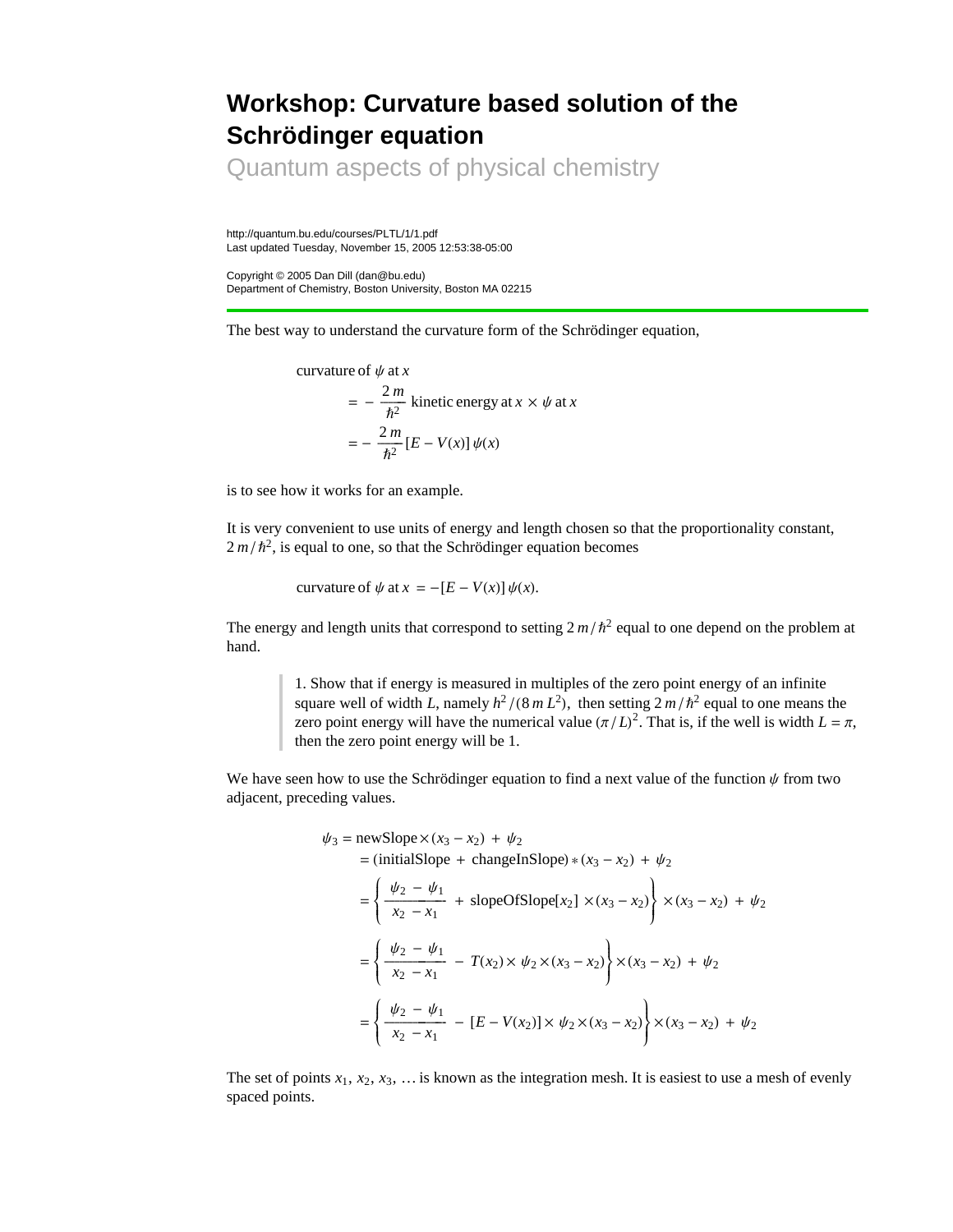2. Show that it we denote the even mesh spacing as  $s = x_{j+1} - x_j$ , then  $\psi_3 = \left\{ 2 - s^2 \left[ E - V(x_2) \right] \right\} \psi_2 - \psi_1.$ 

This last expression shows that each new value,  $\psi_3$ , depends on: the previous two values,  $\psi_1$  and  $\psi_2$ ; the previous two positions,  $x_1$  and  $x_2$ ; the new position,  $x_3$ ; the potential energy at the immediately preceding position,  $V(x_2)$ ; and the total energy, *E*.

Once we have the new value of  $\psi$  we can use it, and the immediately preceding value, to get a next new value of  $\psi$ . We can continue in this way to determine the how the function  $\psi$  changes along a set of successive positions.

To carry out the stepwise solution of the Schrödinger equation, we need a potential energy function, the values of the wavefunction at the first two mesh points, and value of the energy. Here is the potential energy function that we will use.



The potential energy is infinite for  $x < 0$ , zero for  $0 \le x \le 2$ , and 10 units high for  $x > 2$ .

3. If the potential energy for  $x > 2$  were infinite, what would the lowest energy be?

4. How do you expect the actual lowest energy to compare with its value when the potential energy is infinite for  $x > 2$ .

5. If the potential energy for  $x > 2$  were infinite, what would the lowest energy wavefunction look like?

6. How do you expect the actual lowest energy wavefunction to compare with the lowest energy wavefunction when the potential energy is infinite for  $x > 2$ ?

7. Assume a mesh of spacing 0.2, and initial wavefunction values  $\psi(x_1) = 0$  and  $\psi(x_2) = 0.01$ . Use the Schrödinger equation to find the values of  $\psi(x_i)$  out to  $x_n = 4.0$  for energy  $E = 1$  unit, that is, using the numerical value  $(\pi/2)^2 = 2.47$ . Plot your wavefunction values versus *x*.

8. Assume a mesh of spacing 0.2, and initial wavefunction values  $\psi(x_1) = 0$  and  $\psi(x_2) = 0.01$ . Use the Schrödinger equation to find the values of  $\psi(x_j)$  out to  $x_n = 4.0$  for energy  $E = 1$  unit, that is, using the numerical value  $(\pi/2)^2 = 2.47 - 1 = 1.47$ . Plot your wavefunction values versus *x*.

9. Assume a mesh of spacing 0.2, and initial wavefunction values  $\psi(x_1) = 0$  and  $\psi(x_2) = 0.01$ . Use the Schrödinger equation to find the values of  $\psi(x_i)$  out to  $x_n = 4.0$  for